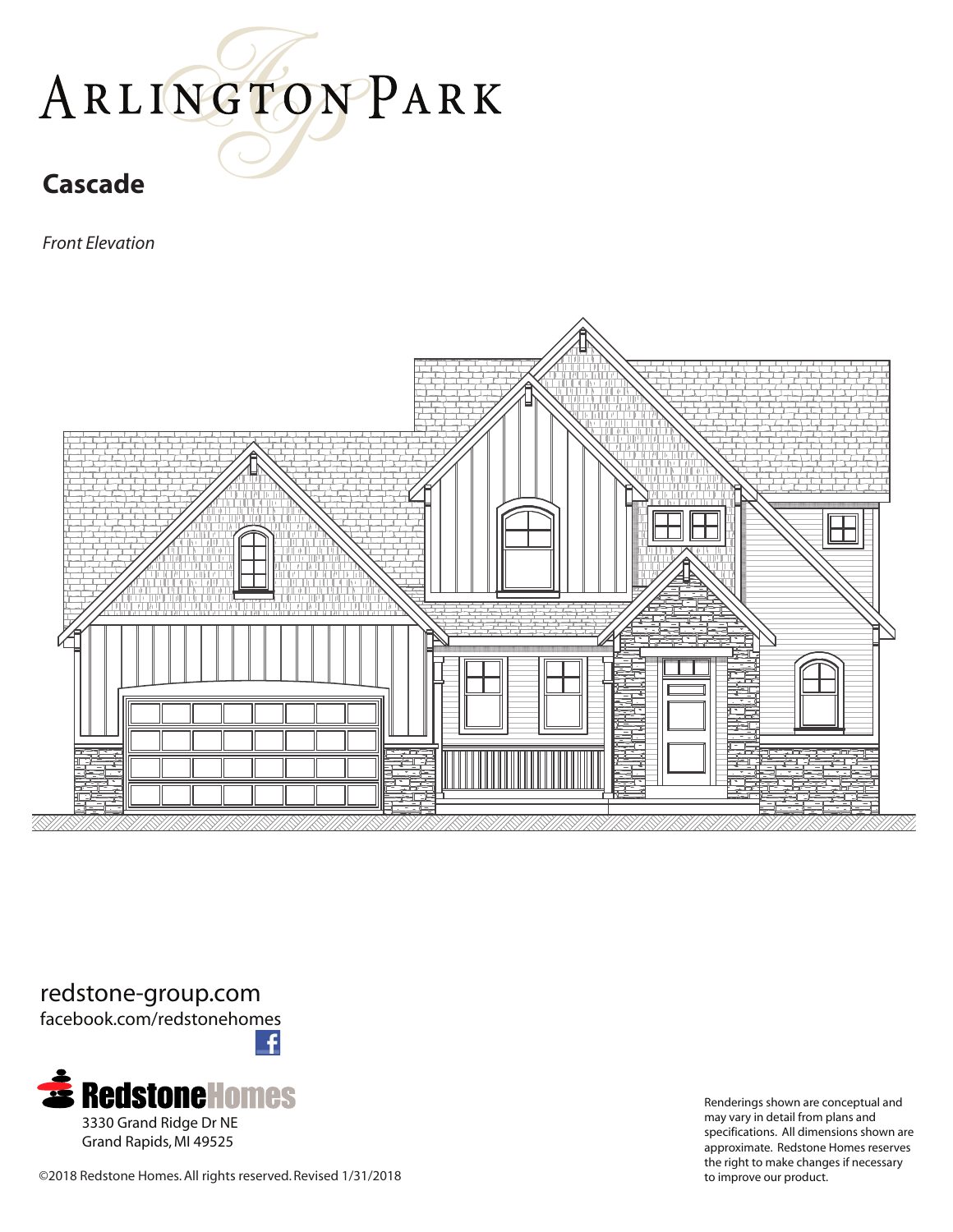

redstone-group.com facebook.com/redstonehomes £



Renderings shown are conceptual and may vary in detail from plans and specifications. All dimensions shown are approximate. Redstone Homes reserves the right to make changes if necessary